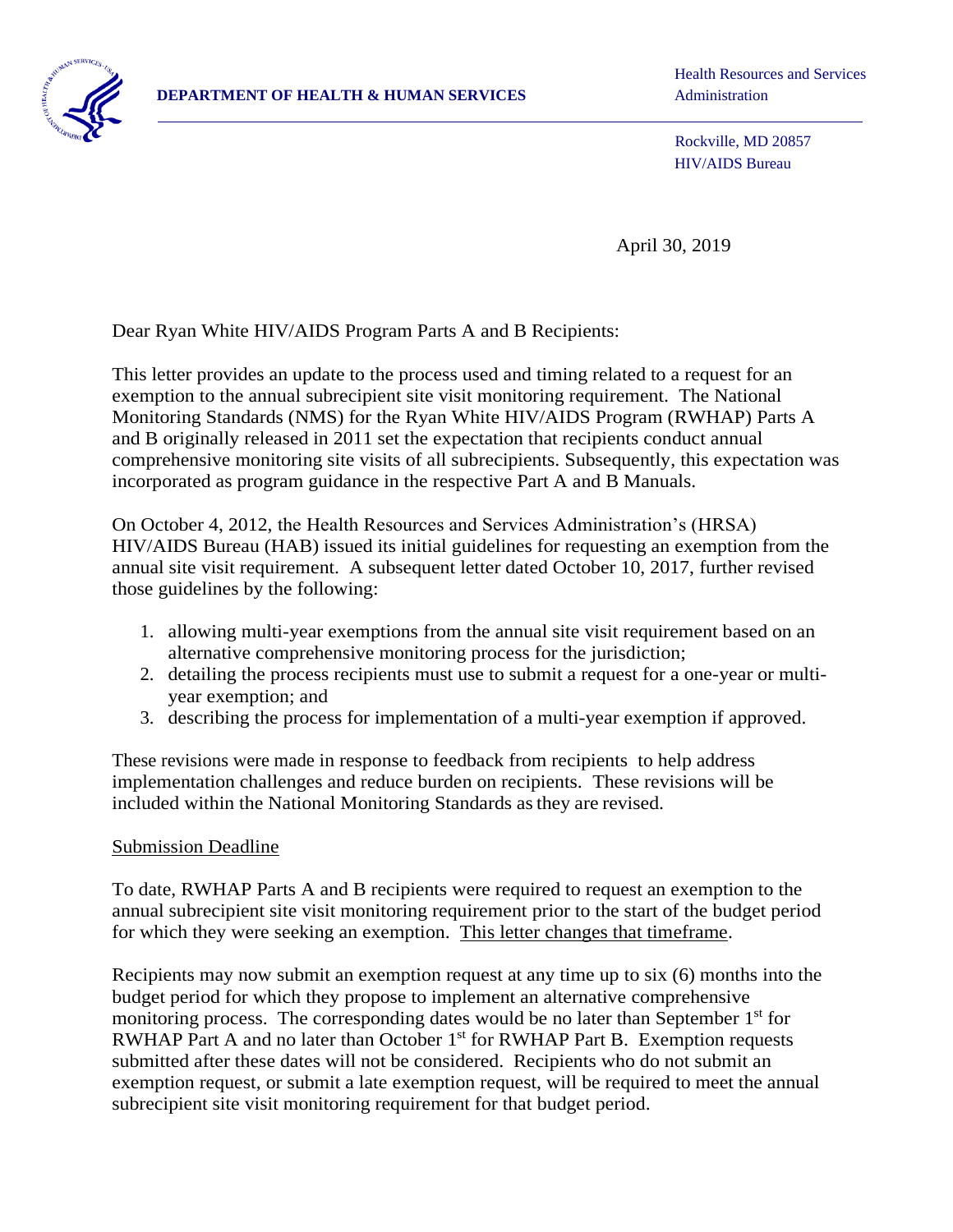## Submission Process

 notify their project officer (PO) of their intention to request an exemption. The PO will initiate a Request for Information in the Electronic Handbooks (EHBs). The recipient must To submit a request for an exemption from the annual site visit requirement, recipients must respond to the EHB task by the established due date with an exemption request that addresses the following:

- How many subrecipients does the program fund and monitor?
- What are the barriers and challenges to conducting annual site visits?
- lf the program is unable to conduct annual site visits, what is the frequency and/or schedule of visits that the program can conduct?
- How many years are needed to conduct a full cycle of visits to all subrecipients?
- Does the state, eligible metropolitan areas, or transitional grant areas have a site visit protocol? If so, please attach in theEHB.
- What is the program's monitoring plan during the years that sub-recipients are not receiving a site visit?
- What is the program's process for issuing and monitoring corrective action plans?

If submitting a multi-year exemption, recipients must submit a site visit timeline and comprehensive monitoring plan that is appropriate for the scope and complexity of the jurisdiction's system of HIV care, and aligns with the grant budget period. The corresponding grant budget periods are March 1<sup>st</sup> through February 28<sup>th</sup> for RWHAP Part A and April 1<sup>st</sup> through March  $31<sup>st</sup>$  for RWHAP Part B.

# Review Process

 their respective division. The recipient will be notified of the outcome of the review within information. Upon receipt of the exemption request, the PO will initiate an internal review process within 30 days. The PO may request additional information from the recipient if needed to make a final determination. The timeline for review may increase due to the need for additional

# *Request Approval*

 If the exemption request is approved, the duration of the exemption and other requirements revised NoA if a final has already been issued. will depend on the approved plan and will be detailed in an approval notification letter. Recipients will also receive notification of approval on their final Notice of Award (NoA) or

 exemption would be in effect for three (3) years. The PO will monitor adherence to the The exemption will remain in effect for the duration of the approved plan. For example, if the approved plan includes a three (3) year timeline for conducting site visits to all subrecipients and implementing an alternate comprehensive monitoring approach, then the approved site visit timeline and comprehensive monitoring plan through monthly